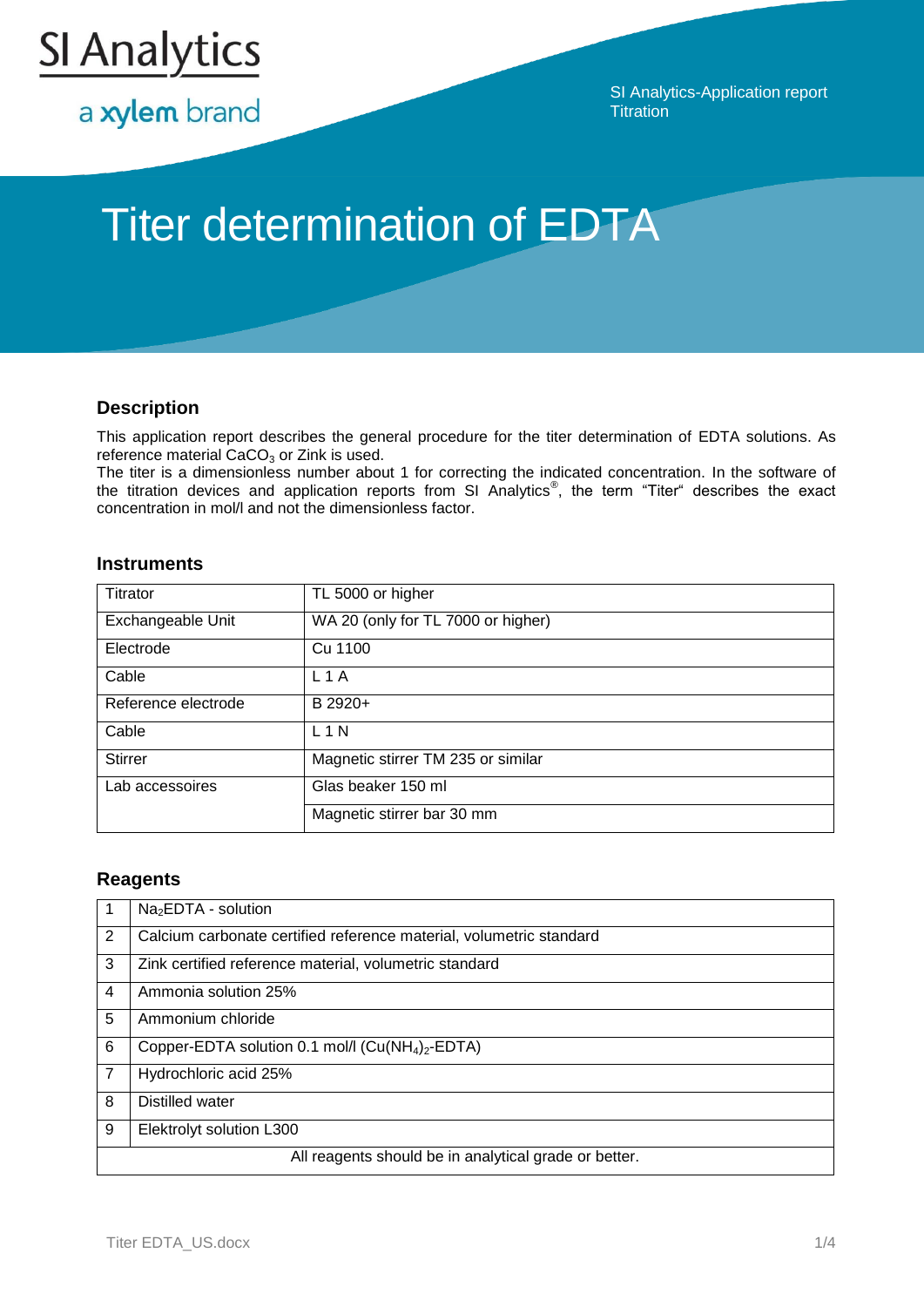# **Titration procedure**

## **Reagents**

Buffer solution pH 10

Dissolve 54.0 g of ammonium chloride in a little water, add 350 ml of ammonia solution 25% and make up to 1.0 liter with water.

The CaCO<sub>3</sub> or Zn volumetric standard is dried as described in the corresponding certificate of analysis.

### **Cleaning and storage of the electrode**

The electrodes are cleaned with distilled water. The Cu 1100 is stored clean and dry, for the storage of the reference electrode use electrolyte solution L300.

### **Sample preparation**

The CaCO<sub>3</sub> or Zn volumetric standard is dried as described in the corresponding certificate of analysis.

The amount of volumetric standard depends on the size of the burette and the concentration of the EDTA. The amount should be chosen so that about half of the burette volume is consumed. The most common is the 20 ml burette. The required quantity of  $CaCO<sub>3</sub>$  can be estimated according to this rule of thumb:

$$
W[g] = 1 * \text{Concentration}[mol/l]
$$

At lower concentrations than 0.1 mol/l, the required amount of reference material is very small and difficult to weigh. Here it is usefull to use a liquid Ca-standard (e.g. 1000mg/l).

To determine the titer of a 0.1 mol/l EDTA- solution, about 0.1 g CaCO<sub>3</sub> (or Zinc) volumetric standard are weighed into a 150 ml beaker and 4 ml HCl 25% are added. After complete dissolution of the reference material, the solution is made up to 60 ml with distilled water and the pH is adjusted to weak acid – neutral with Ammonia. 5 ml buffer solution pH 10 and 1 ml of Cu-EDTA 0.1 mol / I are added. The titration is done with the EDTA - solution to an equivalence point. The consumption should be about 5 - 15 ml.

If the specified assay of the volumetric standard is significantly different from 100%, the weight for calculating the concentration must be corrected:

$$
W = \frac{Weight * specified \; assay \; \%}{100}
$$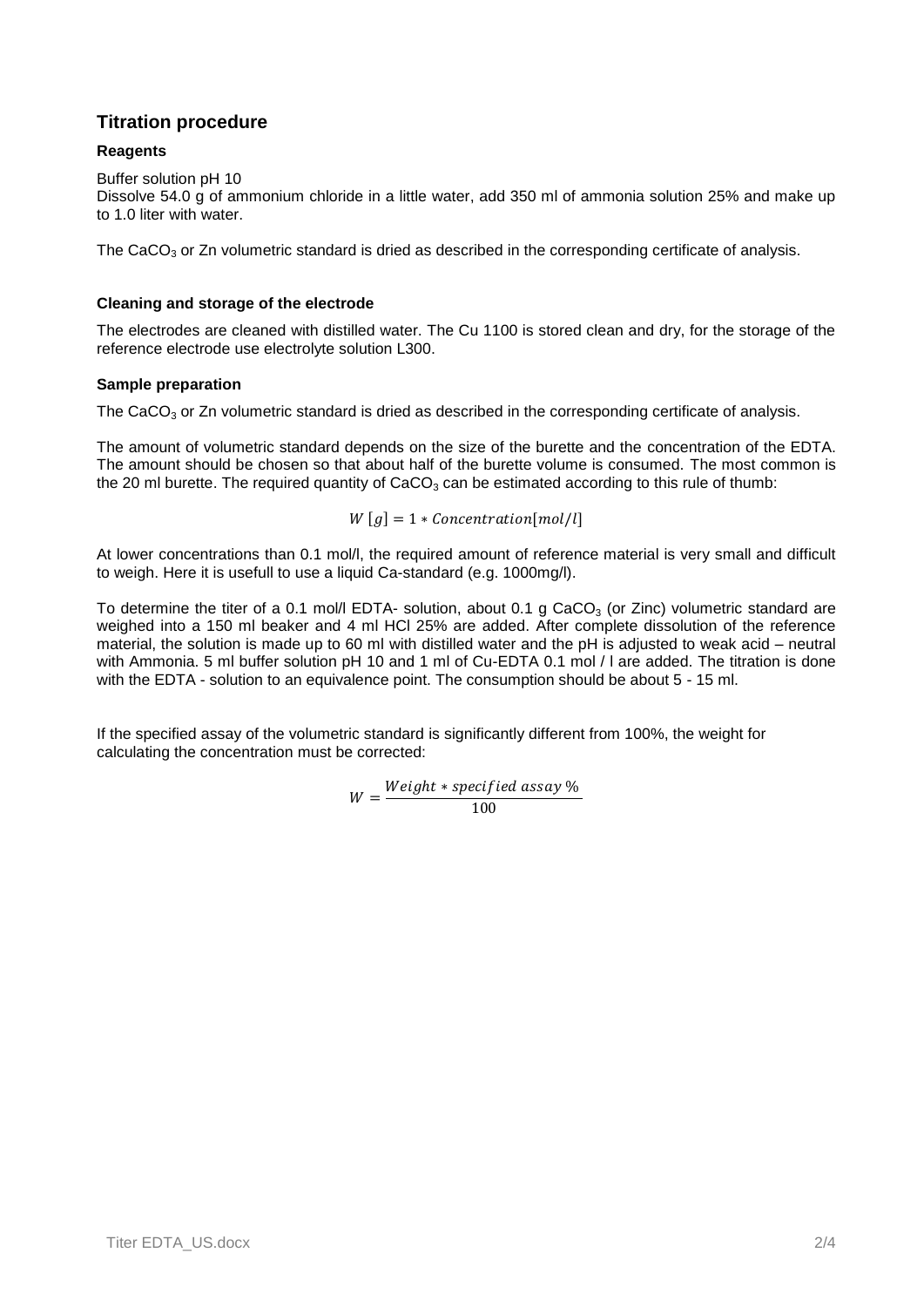## **Titration parameter**



When titrating with very low concentrated EDTA – solution, the potential jump at the EQ is flatter. In this case the slope value for the EQ should be decreased.